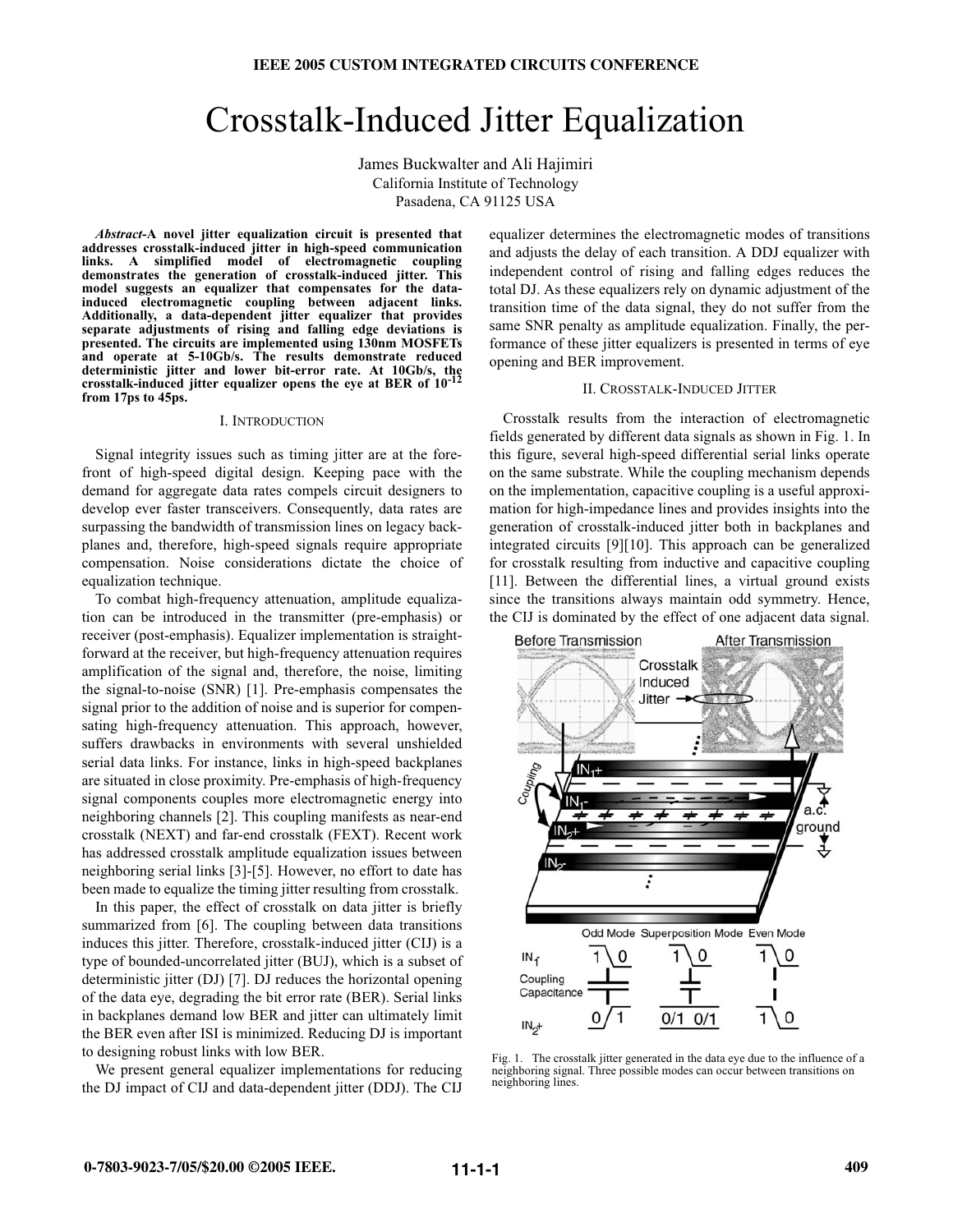Notably, the jitter on  $IN_1$ + and  $IN_1$ - is generated by different neighbors. For simplicity, we study coupling between  $IN_1$ - and  $IN<sub>2</sub>$ +. Coupling allows the adjacent signal to leak onto the transmission line according to the adjacent data sequence. Three transition combinations can occur as illustrated at the bottom of Fig. 1: odd, even, and superposition modes. Each modes is associated with a different coupling capacitance.

Typically, neighboring data transitions occur concurrently because the transmitters share a common clock. If we label IN<sub>1</sub>- the victim signal and IN<sub>2</sub>+ the aggressor signal, these signals can be represented as

$$
r_1(t) = \sum_{n = -\infty}^{0} a_n g(t - nT) \& r_2(t) = \sum_{n = -\infty}^{0} b_n g(t - nT), (1)
$$

where  $a_n$  and  $b_n$  are independent data sequences and  $g(t)$  is the pulse response of the channel, which is assumed to be identical on both lines. The derivation in [6] calculates the arrival time,  $t_c$ , of the victim signal at the decision threshold,  $v_{th} = r_1(t_c)$ , when the aggressor signal is present. The CII is approximately when the aggressor signal is present. The CIJ is approximately

$$
t_{c,\;CLJ} \approx -\tau_c \frac{(b_0 - b_{-1})}{(a_0 - a_{-1})},\tag{2}
$$

where  $\tau_c$  is the time constant of the coupling capacitance and the line impedance. The denominator represents the transition in the victim data and the numerator represents the transition in the aggressor data. Note that (2) is only valid when a transition occurs on the victim data, *i.e.*  $a_0 \neq a_{-1}$ . Additionally, note that the shape of  $\alpha(t)$  is not apparent in (2) the shape of  $g(t)$  is not apparent in (2).

Based on the statistics of uncoded binary data, the coupling spreads the transition time of the victim data in (2) (and, symmetrically, the aggressor data) between three discrete values as shown in the eye in Fig. 1. The probability density function is

$$
pdf_{CLJ}(t_c) = \frac{1}{4}\delta(t_c + \tau_c) + \frac{1}{2}\delta(t_c) + \frac{1}{4}\delta(t_c - \tau_c).
$$
 (3)

The middle, unaltered data transitions are twice as frequent because transitions with superposition mode occur twice as often as either the odd or even modes. This pdf describes the jitter and BER resulting from the influence of crosstalk.<sup>1</sup>

#### III. CROSSTALK-INDUCED JITTER EQUALIZATION

The analysis of crosstalk-induced BUJ describes discrete transition deviations that occur for data sequences on neighboring channels. The separation of these peaks is related to the strength of the coupling between the two lines.

A general analog scheme for a CIJ equalizer is presented in Fig. 2. A symbol period time delay, *T*, is used to capture the data values before and after the transition. The summing device computes the difference between these data values to



Fig. 2. Schematic of a two-channel crosstalk-induced jitter cancellation.

produce a three level signal corresponding to whether the current transition is a rising or falling edge. This result is multiplied by the result of the neighboring line to resolve the transition mode. The resulting tri-state signal indicates the electromagnetic mode of the transitions. For example, if both the victim and aggressor data lines have a rising (or falling) edge, the multiplication results in one, indicating the even mode. The tri-state value associated with the detection of this mode is weighted by an appropriate crosstalk equalization coefficient, which adjusts the time delay of the transition. This shifts timing deviations that occur in (3) to a consistent transition edge (i.e. the central transition). Notably, this adjustment can be implemented in either the transmitter as a pre-emphasis technique or the receiver before detection of the signal value. Additionally, the scheme in Fig. 3 can be expanded additional adjacent channels and include the effect of several neighbors.

## IV. DATA-DEPENDENT JITTER EQUALIZATION

The analysis presented in [8] describes the generation of DDJ in high-speed digital communications. Bandwidth-limitations and reflections result in data-dependent timing deviations. Often non-ideal offsets and device asymmetries create different transition rates for rising and falling edges and lead to duty-cycle distortion as well as DDJ that changes between the rising and falling edges. A low-power DDJ equalizer that can individually compensate the influence of duty-cycle variations is introduced.



Fig. 3. Schematic for DDJ equalizer with independent rising and falling edge jitter.

<sup>1.</sup> Interestingly, the derivation of (2) does not assume a particular signalling scheme. A similar calculation of (3) for 4-PAM demonstrates additional crosstalk jitter due to the various combinations of transitions.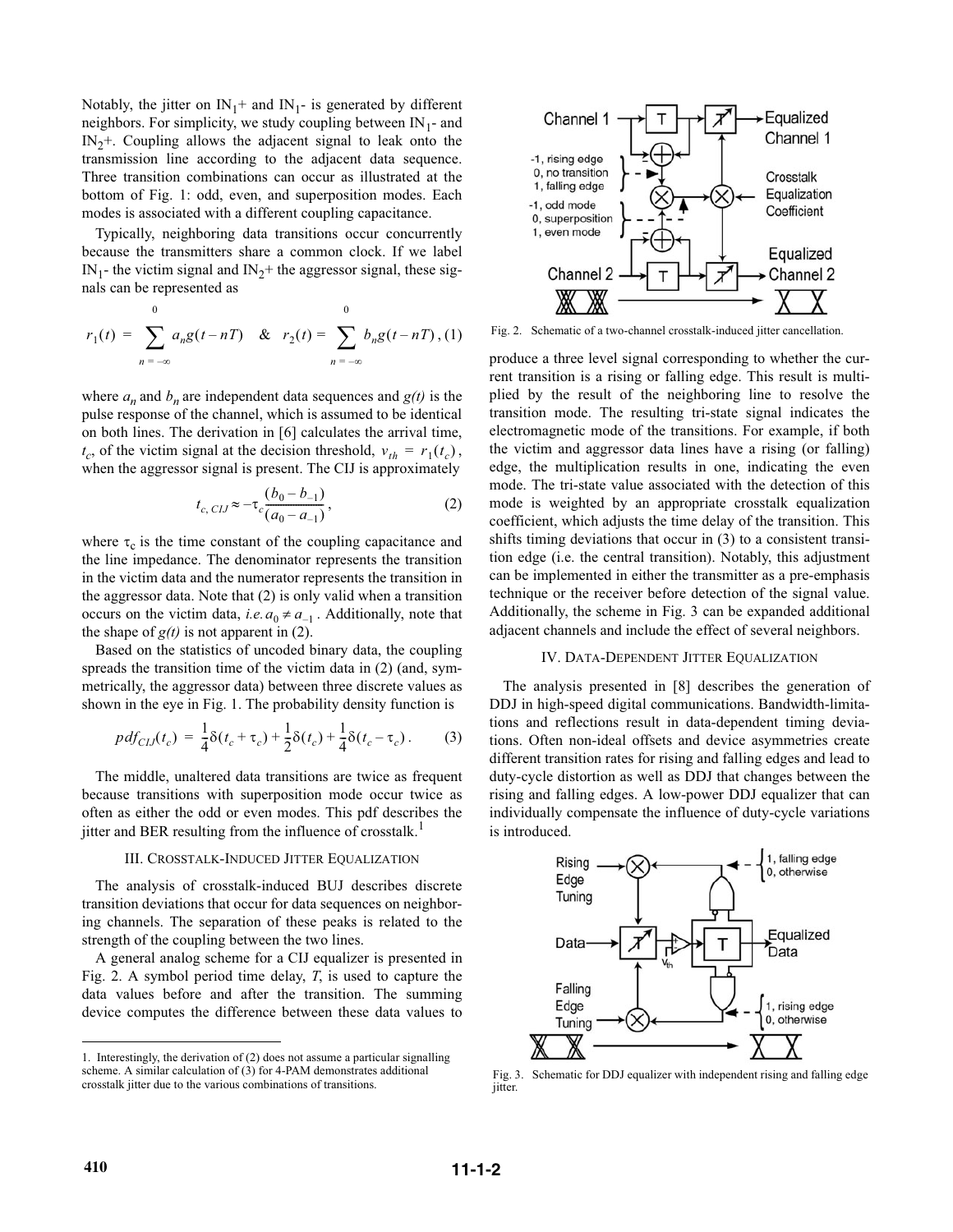The detection of a prior rising or falling edges provides for compensation of the consecutive falling and rising edges, respectively. This scheme is shown in Fig. 3 and generalizes the circuit in [8]. The illustration demonstrates how an AND gate detects either a rising or falling edge after the data value is decided. Parallel adjustments are provided and combined in a variable time delay element.

# V. CIRCUIT IMPLEMENTATIONS

The circuit is implemented with 130nm MOSFETs. A chip microphotograph is provided in Fig. 4. The chip area measures 1mm x 1mm The actual area of the CIJ equalizer is  $140 \mu m$  x  $100\mu$ m and the DDJ equalizer is  $130\mu$ m x  $80\mu$ m.

The circuit implementation consists of high-speed currentmode logic (CML) XOR and AND gates to detect transitions and compare the symmetry at 10Gb/s. While analog implementations of the circuits in Fig. 2 and Fig. 3 are possible, this logic gate approach is more robust to process variations and is sufficient for a proof-of-concept of the jitter equalizers.

For the CIJ equalizer, the gates generate logical values when the even or odd modes occur and are multiplied by a coefficient to adjust a variable time delay. For the DDJ equalizer, the CML gates generate logical values when the rising or falling edges occur and this logical value is weighted to adjusts the variable time delay.

The time delay elements are cross-coupled differential pairs that can adjust the delay quickly to satisfy the critical path timing for the equalizer circuits. Additionally, the time delays are tuned for the appropriate tap delay and bit rate.

The entire two channel circuit consumes 330mA from a 2V supply. From simulation, the crosstalk equalizer consumes 40mA and the DDJ equalizer draws 20mA per channel. The remaining current consumption supports the output buffering.

#### VI. RESULTS

The chip is wirebonded to Rogers 5880 duroid with a brass mount. The CIJ and DDJ equalizers are tested separately.



To generate uncorrelated data sequences at 5-10 Gb/s, differential outputs of an Anritsu MP1763C pulse pattern generator (PPG) are delayed with respect to one another by 10 bits. $2$  Two separate coupling paths are tested. For 10Gb/s testing, the two data paths are coupled through on-chip transmission lines with capacitive coupling of 3.35fF. For testing at 5Gb/s, the crosstalk was introduced through coupled microstrip lines on FR-4 board similar to [8] with capactive coupling of 400fF.

The first measurement collects jitter statistics around a threshold voltage from the data eye with and without CIJ equalization. The jitter standard deviation  $(J_{\sigma})$  and peak-topeak jitter (*Jpp*) reflect the BER performance. Histograms of the differential data eye are created from three thousand data points within a  $400\mu$ V bounding box. In Fig. 5, the data eye demonstrates that  $J_{\sigma}$  reduces from 8.65ps to 6.31ps at 10Gb/s.  $J_{nn}$  reduces from 48.89ps to 34.22ps. Similar improvements are noted at 5Gb/s and recorded in Table I.

The second measurement sketches the bathtub curve for the eye opening with the Anritsu MP1764C error detector. The notable improvement of  $J_{\sigma}$  and  $J_{pp}$  is reflected by the larger eye opening in Fig. 6 after compensation. The BER measurement is degraded by the single-ended receiver in the MP1764C, which is sensitive to common-mode noise. A summary of these results at 5 and 10Gb/s is also shown in Table I. The BER curve measured before compensation shows an opening of 17ps at BER of  $10^{-12}$  and 45ps after compensation. This indicates the substantial eye improvement possible due to the CIJ equalizer.

TABLE I. IMPROVEMENT OF CROSSTALK-INDUCED JITTER AT 5 AND 10GB/S.

|                               | $J_{\sigma}$       | $J_{\text{pp}}$  | $ BER = 10^{-12} $ |
|-------------------------------|--------------------|------------------|--------------------|
| Before Equalization at 10Gb/s | 8.65ps             | 48.89ps          | 17 <sub>ps</sub>   |
| After Equalization at 10Gb/s  | 6.31 <sub>ps</sub> | 34.22ps          | 45 <sub>ps</sub>   |
| Before Equalization at 5Gb/s  | 17 <sub>ps</sub>   | 86 <sub>ps</sub> | 102 <sub>ps</sub>  |
| After Equalization at 5Gb/s   | 7.41 <sub>ps</sub> | 41.33ps          | 143 <sub>ps</sub>  |

The DDJ equalizer is tested on a single channel of the circuit in Fig. 4. DDJ is introduced to the serial data through a buffer No Crosstalk Compensation **Crosstalk Compensation** 



Fig. 5. Data eyes at 10Gb/s before and after equalization.

Fig. 4. Chip microphotograph of the XTC and DDJ equalizers. 2. A  $2^7$ -1 pseudo-random bit sequence is an example of a maximal length  $2. A 2^7$ -1 pseudo-random bit sequence is an example of a maximal length sequence, which has low (~zero) autocorrelation after one bit [1].